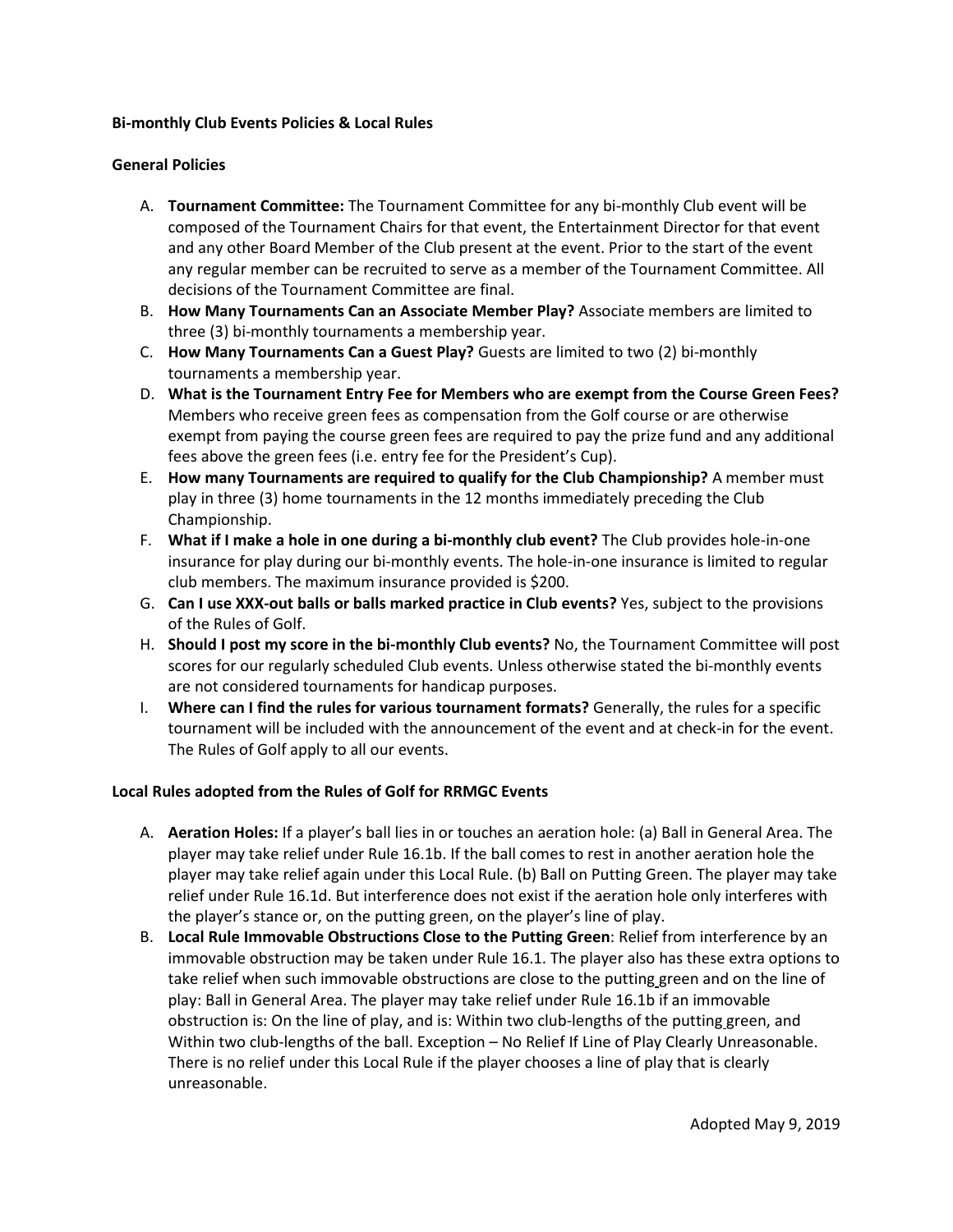*C.* **Alternative to Stroke and Distance for Lost Ball or Ball Out of Bounds:** When a player's ball has not been found or is known or virtually certain to be out of bounds, the player may proceed as follows rather than proceeding under stroke and distance. For two penalty strokes, the player may take relief by dropping the original ball or another ball in this relief area(see Rule 14.3):Two Estimated Reference Points: a. Ball Reference Point: The point where the original ball is estimated to have: Come to rest on the course, or Last crossed the edge of the course boundary to go out of bounds. b. Fairway Reference Point: The point of fairway of the hole being played that is nearest to the ball reference point, but is not nearer the hole than the ball reference point. For purposes of this Local Rule, "fairway" means any area of grass in the general area that is cut to fairway height or less. If a ball is estimated to be lost on the course or last crossed the edge of the course boundary short of the fairway, the fairway reference point may be a grass path or a teeing ground for the hole being played cut to fairway height or less. Size of Relief Area Based on Reference Points: Anywhere between: A line from the hole through the ball reference point (and within two club-lengths to the outside of that line), and A line from the hole through the fairway reference point (and within two club-lengths to the fairway side of that line).But with these limits: Limits on Location of Relief Area: Must be in the general area, and Must not be nearer the hole than the ball reference point. Once the end of the three-minute search time (see Rule 6.3b).But the player may not use this option to the player puts a ball in play under this Local Rule: The original ball that was lost or out of bounds is no longer in play and must not be played. This is true even if the ball is found on the course before take relief for the original ball when: That ball is known or virtually certain to have come to rest in a penalty area, or The player has played another ball provisionally under penalty of stroke and distance (see Rule 18.3). A player may use this option to take relief for a provisional ball that has not been found or is known or virtually certain to be out of bounds. Penalty for Playing Ball from a Wrong Place in Breach of Local Rule: General Penalty Under Rule 14.7a." *This local rule is suspended for the SCGA Net Fourball Qualifier and the Club Championship.* 

## **Awards, Flight Size & Payouts**

- A. **Payouts General:** The goal is to pay at least one-third (1/3) of the field in any event. Amounts of payout are determined by the number of entries in the field (exceptions to this are the Club Championship, the President's Cup, and the Tournament of Champions). In general, the firstplace finisher should receive at least the cost of entry, the lowest payout should approximate the prize fund. A player can receive payout for only one place in an event (either gross or net).
- *B.* **Flight Size and Determination:** The general approach to flight sizes for individual play is to have flights of equal size, with a minimum of 15. Unequal flight size may arise based on the handicap index of the entries. Individuals with the same handicap index *must be in the same flight.* Teams with the same course handicap *must be in the same flight.*
- C. **Club Championship**: The award for the Club Champions (Gross and Net) will be determined by the Board as part of its annual budgeting process. The flight winner payout in the Club Championship will be determined as described in "A" above. In addition to the award the Net and Gross Club Champions will have their entry fees paid to the SCGA Tournament of Champions. Other awards determined to be appropriate by the Board may be granted.
- D. **President's Cup:** The award for the winner of the President's Cup will be determined by the Board as part of its annual budget process. Total prize fund will be a combination of the budgeted amount and qualifying entry fees. Payouts will be made for each match won; if a bracket is not fully filled there will be no payout for the bye.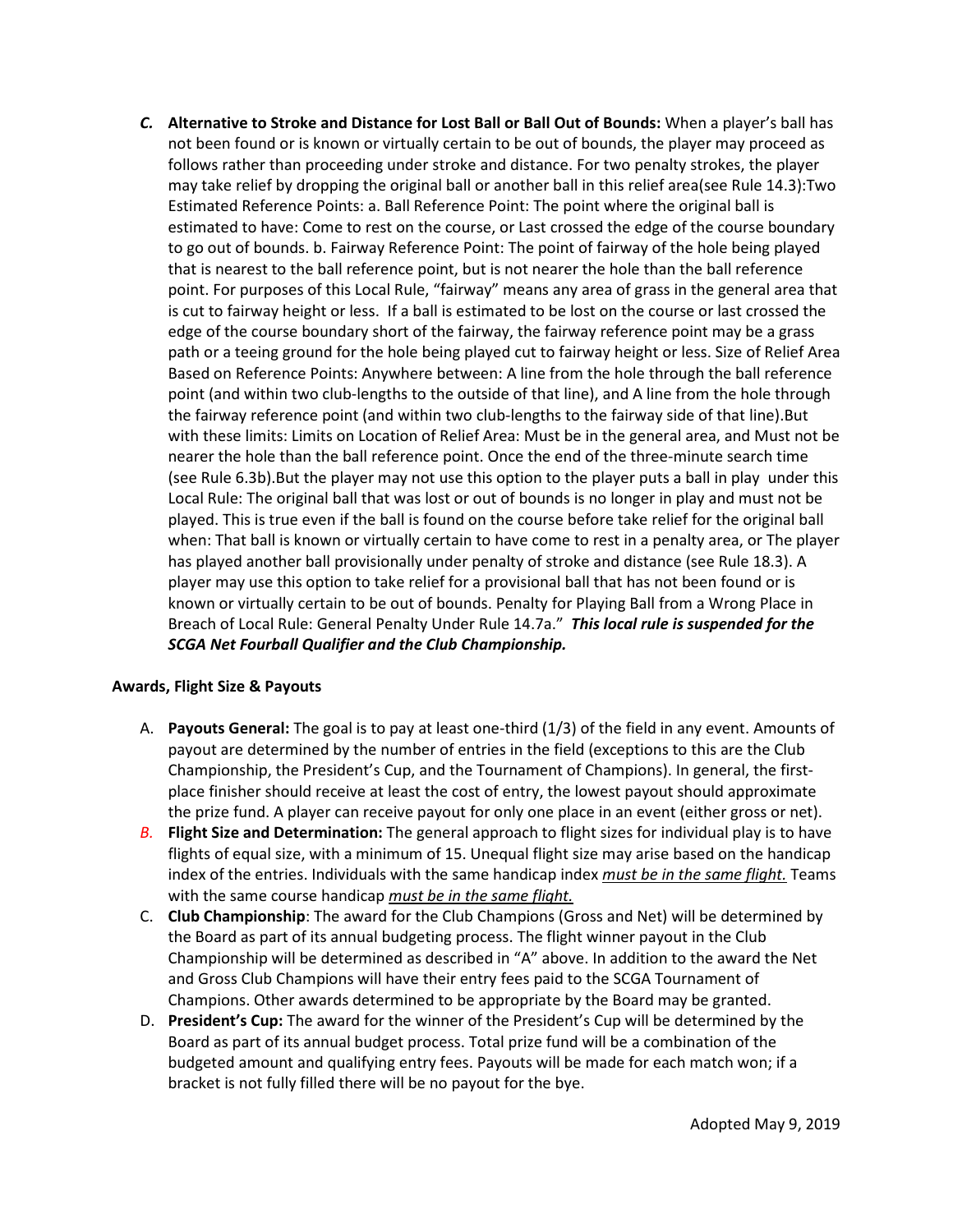- E. **Tournament of Champions:** The award for the Tournament of Champions will be determined by the Board in its annual budgeting process. The award will be granted to a Gross and Net winner. The Tournament of Champions is not a stand-alone event but played as a Tournament within a tournament.
- F. **SCGA Net Fourball Qualifier:** Payouts are determined as in "A" above. In addition to the payouts the two teams with the lowest net score and meet the eligibility requirements for participation in the SCGA Net Fourball Tournament will have their entry fees paid. Other awards determined to be appropriate by the Board may be granted.
- G. **Annual Competition:** Modeled on the SCGA one day series; every time a player enters a monthly tournament, they will receive points. The accumulation of points is separate from flight winners for the tournament. A player can only receive points from one source for each tournament. See Table 1 for the distribution of points. The award for the Annual Competition will be determined by the Board in its annual budgeting process. Table 2 shows the distribution of award.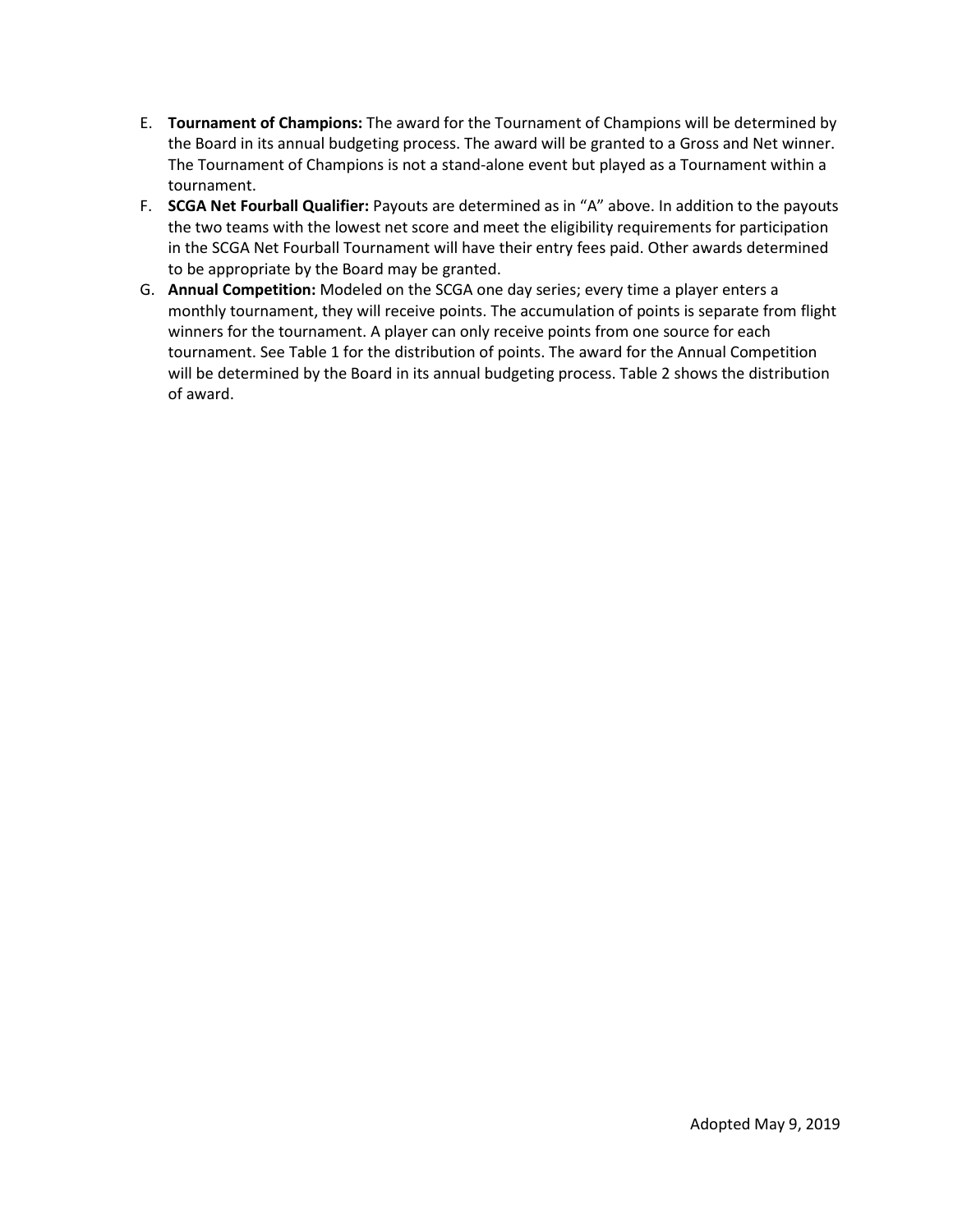# Table 1 – River Ridge Cup Point Distribution

| Place Gross or Net | <b>Bi-Monthly Events</b> | <b>SCGA Qualifier, Club</b> |
|--------------------|--------------------------|-----------------------------|
|                    |                          | Championship & River Ridge  |
|                    |                          | Cup                         |
| 1 <sup>st</sup>    | 100                      | 200                         |
| 2 <sup>nd</sup>    | 75                       | 150                         |
| 3 <sup>rd</sup>    | 60                       | 120                         |
| 4 <sup>th</sup>    | 50                       | 100                         |
| 5 <sup>th</sup>    | 40                       | 80                          |
| 6 <sup>th</sup>    | 35                       | 70                          |
| 7 <sup>th</sup>    | 30                       | 60                          |
| 8 <sup>th</sup>    | 25                       | 50                          |
| 9 <sup>th</sup>    | 20                       | 40                          |
| $10^{\text{th}}$   | 15                       | 30                          |
| Participation      | 10                       | 20                          |